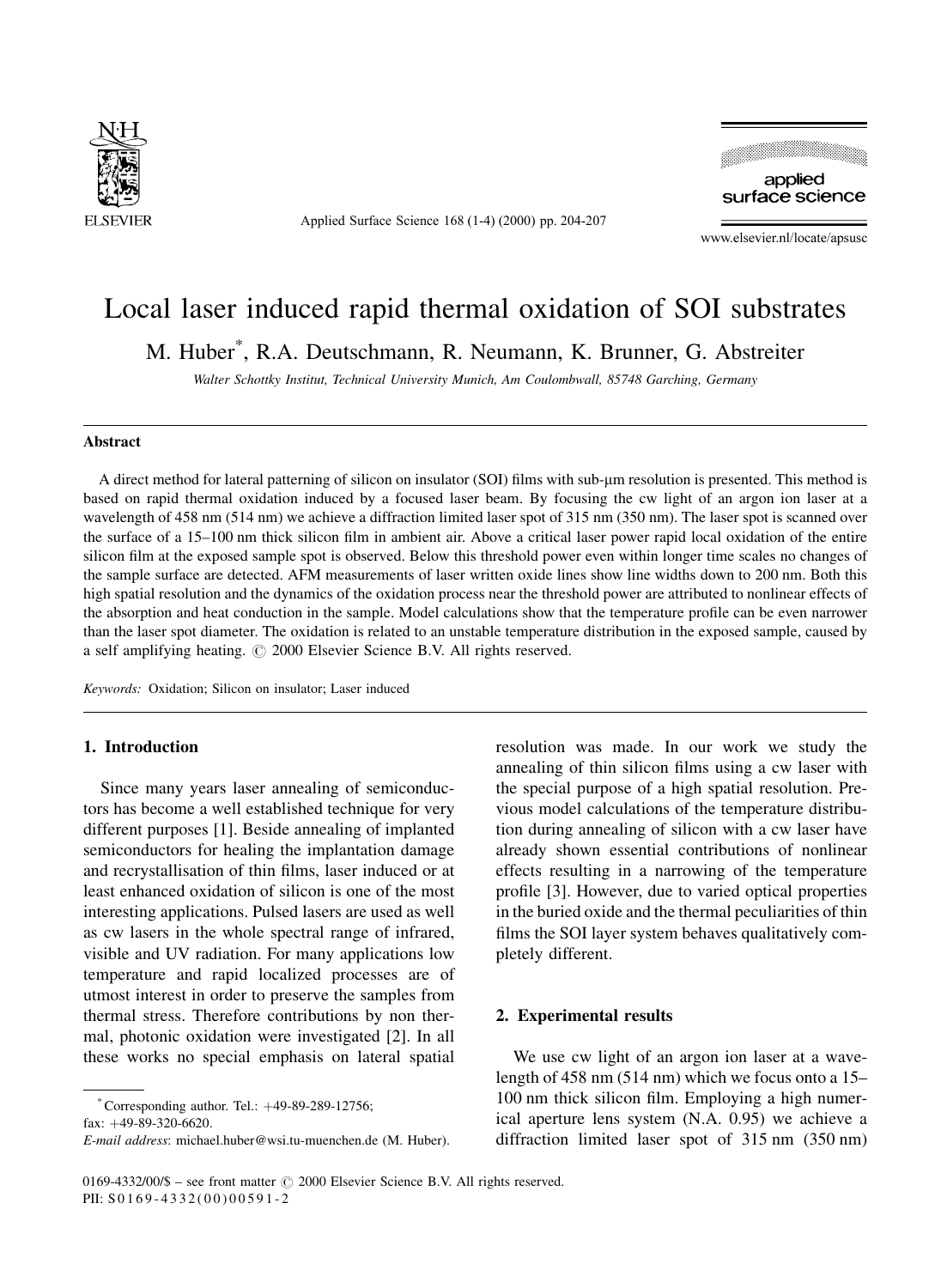

Fig. 1. AFM-measurements of laser written oxide lines on SOI directly after laser processing (a) and after removal of the oxide by wet etching in HF (b), (c) calculated temperature distribution in a cross section of the sample with the layer sequence: SOI film-buried oxide-silicon substrate.

FWHM. Samples are treated at room temperature and in ambient air. With a  $x-y$ -translation stage the sample is continuously moved under the laser spot. An autofocus system provides a constant spot size during the writing process. Scanning speeds in the range between 50 and  $2 \mu m/s$  are studied. We use several different SOI substrates with 15-100 nm doped and undoped silicon layer on top of a buried oxide layer with a thickness of 195 and 370 nm and the bulk silicon substrate below the oxide, see schematic cross section in Fig.  $1(c)$ .

In all our experiments on SOI we observe that for laser powers below a critical threshold value the sample surface does not change. However, above this critical laser power a rapid local oxidation in the SOI layer occurs. Fig. 1(a) shows an AFM picture of a laser written line on SOI directly after laser treatment. The regular sequence of elevations and valleys originate from a pulsating oxidation, which occurs mainly for laser powers near the threshold value independent of the scan speed. We remove the oxide in the center of the laser trace by etching in diluted HF (see Fig. 1(b)) and measure the width of the oxidized region by AFM. For 458 nm laser light at a power just above the critical value line widths down to 200 nm were obtained which is well below the spot diameter.

With increasing laser power the line width increases. We find that the oxidation is an all-ornothing process, i.e. when oxidation takes place then the entire silicon layer thickness is affected. Within the confidence level we find no dependence of the line width and the threshold power on the scan speed in the investigated range [4]. This can be explained by the rapidity of the oxidation in conjunction with a self limiting mechanism caused by an abrupt drop of absorption when silicon is oxidized.

#### 3. Model calculations

In order to explain the high spatial resolution and the dynamics of the oxidation process near the threshold power we have performed model calculations of the temperature rise for low laser powers, i.e. below the oxidation threshold. For a stationary laser spot the temperature  $T(r, z)$  at the distance r from the center of the laser spot and at the depth  $z$  obeys the static heat equation

$$
\nabla[\kappa(T)\nabla T(r,z)] = -[1 - R(T)]I_0\alpha(T) \exp\left(-\frac{r^2}{w^2}\right)
$$

$$
\times \exp\left(-\int_0^z \alpha(T(r,z'))dz'\right) \quad (1)
$$

with temperature dependent heat conductivity  $k(T) = k_0T_0/T$ , reflesction coefficient  $R(T)$  and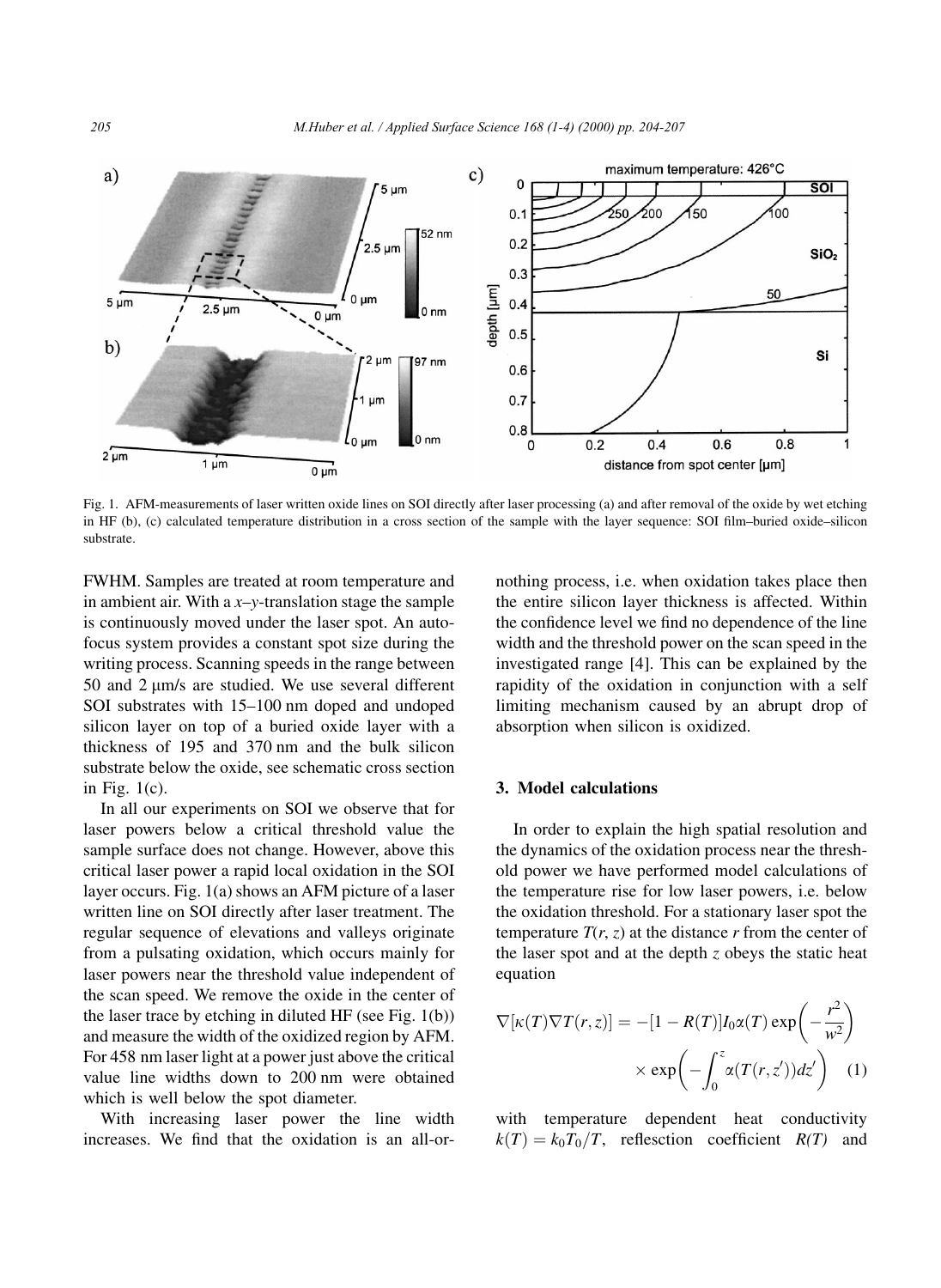absorption coefficient  $\alpha(T) = \alpha_0 \exp[\beta \cdot (T - T_0)]$ [3]. The right hand side of Eq. (1), the heat source, contains the intensity distribution  $I_0 \exp(-r^2/w^2)$ , where  $w$  is an effective width consisting of the width of the laser profile and the diffusion length of the photo excited electrons [5], which transfer the energy from the laser to the lattice. At the interface between silicon and buried oxide continuity conditions for the heat flow hold. Compared to bulk silicon the lateral heat conductivity in the thin silicon films of SOI is significantly reduced due to phonon surface scattering [6]. The vertical thermal conductivity is reduced by the buried oxide layer, which does not absorb laser light.

Fig. 1(b) shows the calculated temperature distribution in a cross section of a SOI sample during illumination. With an absorption length significantly larger than the SOI film thickness most of the laser light penetrates the SOI film and the buried oxide layer and is absorbed in the silicon substrate. There the energy can easily dissipate by heat diffusion. So the heating is essentially localized in the top layer. The dashed lines in Fig. 2(a) represent the radial surface temperature in bulk silicon for laser powers of 140 and 149 mW respectively. One can see the large rise in temperature and the narrowing of the temperature profile for higher temperatures compared to lower ones caused by the temperature dependent material parameters  $k(T)$ ,  $R(T)$  and  $a(T)$ . The temperature profile for a SOI sample (full line) is even narrower than that of bulk silicon. However, most interesting is the following qualitatively different effect. In Fig. 2(b) the maximum temperature in the center of the laser spot is plotted as a function of the laser power. The full line shows the normal behaviour, i.e. temperature increases monotonically with increasing laser power, whereas the dotted line represents unstable solutions of the heat equation. This solutions are a border of stability and separate two regimes in the system.

- 1. A stable low temperature regime with low absorption in the SOI layer;
- 2. A high temperature regime where the increase of absorption with the temperature causes a self amplification of the heating. The system would end in a temperature far above the melting point with the whole laser power being absorbed in the top layer. In reality it ends in a rapid melting or oxidation of the SOI layer.

The substantial results are, that above a critical laser power (here 32 mW) no stable temperature below the melting point exists and the stable temperatures for lower laser powers are all below a relatively low value (here  $450^{\circ}$ C). This instability describes our experimental results of the sharp transition from a regime without any change of the surface to a rapid oxidation process.



Fig. 2. (a) Calculated temperature profile in a 45 nm thick SOI film at a laser power of 32 mW (wavelength 514 nm) (full line) and in bulk silicon at 140 and 149 mW laser power (dashed line) the dotted line shows the width of the laser profile, normalized to the maximum temperature, (b) phase diagram: full line shows the maximum temperature (at  $r = 0$ ,  $z = 0$ ) for the real temperature distributions, the dotted line indicates unstable solutions of the heat equation.